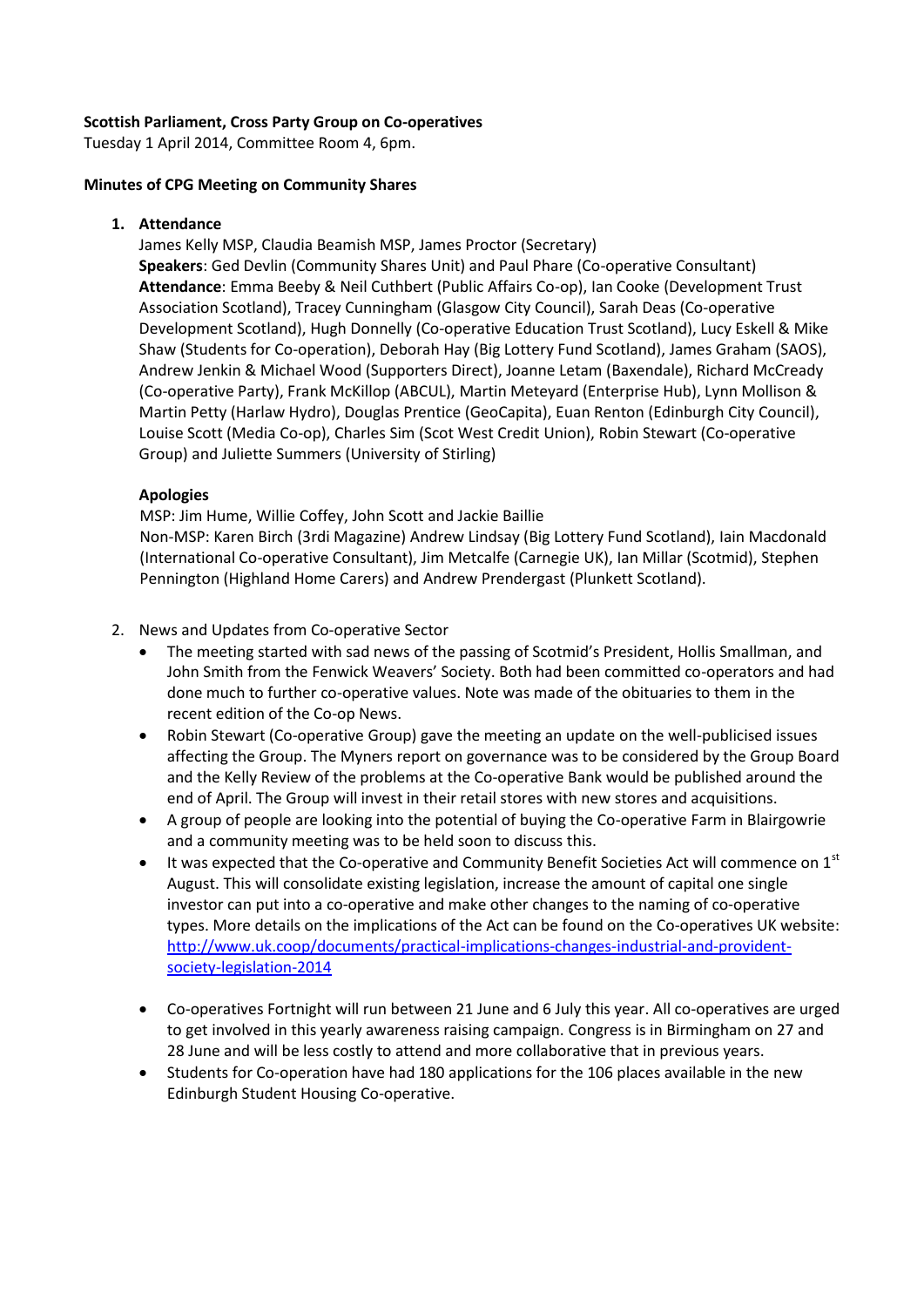## **3. Presentations –Community Shares**

Ged Devlin, Community Shares Unit (CSU) & Co-operatives UK

- Ged explained that Community Shares are unique to Co-operative Community Benefit Societies and although individuals can invest up to £20,000 (soon to be £100,000) the one-person, onevote ethos was retained – therefore a greater investment doesn't buy greater influence.
- The minimum that the CSU considered made the issue of shares a Community Shares issue was at least £10,000 from at least 20 members.
- Community Shares issues are exempt from the Financial Services and Markets Act (FSMA) requirement to have the share issue regulated and this lowered the cost, making smaller share issues for community business projects viable.
- There have been more Community Share offers in the past five years than floatations on the London Stock Exchange – albeit the value of Community Share offers are considerably lower. However this demonstrates the amount of interest in financing these types of local projects.
- Since 2009, £35million has been raised from 35,000 members. The average Community Shares issue is £175,000 and the average investment is £1,000.
- Prior to the CSU project there were only a handful of Community Shares issues. Since 2009, when the project started, there has been huge growth in interest with around 160 share issues in 2013 (up from less than 20 in 2008).
- The initial 10 pilot projects were in a diverse range of sectors and this helped raise the profile and provide a breadth and depth of learning that wouldn't have been achieved otherwise. It has demonstrated that there is a need to stimulate interest in the option and to provide the right environment of support.
- The financial leverage that a Community Share issue provides is also important. With increased equity finance, alongside proof there is significant interest in the proposal, it is easier to secure debt finance. Community investment has therefore often been an important first step.
- The support project in England and Wales has allowed communities to unlock local investment in community co-operatives. A similar project in Scotland would help build on the existing knowledge and increase the volume and size of the Community Shares market.

## Paul Phare, Co-operative Consultant

- Paul started by explaining that he wore four hats in terms of energy co-operatives and Community Shares. He does work for Energy4All as well as his own energy consultancy, Real Alternatives. In addition he is a director of both Spirit of Lanarkshire Wind Energy Co-op and Drumlin Wind Energy Co-op in Northern Ireland.
- A comparison of traditional public funding for community projects and the Community Shares route demonstrated that they were probably suitable to different types of project. Traditionally funded projects were based on making grant applications to funding bodies and matching the projects objectives to those of the funder.
- A Community Shares funded project however needed to convince the community to invest in the project and therefore had to communicate directly with the community. This meant these projects had a very different focus to publicly or grant funded projects.
- Paul used the Drumlin Wind Energy project to give practical information on how the Community Shares scheme had worked.
- The project in Northern Ireland brought together a diverse group of people to develop wind turbines in local communities. They wanted to raise finance and Community Shares stood out as the best way to do this. As the amount of investment required was substantial they chose to issues shares through a regulated offer using Energy4All as a partner as they had the expert knowledge required. The regulated offer provided more security for investors and ensured directors considered the implications. This was important given the amount of finance required and the responsibilities that directors were taking on.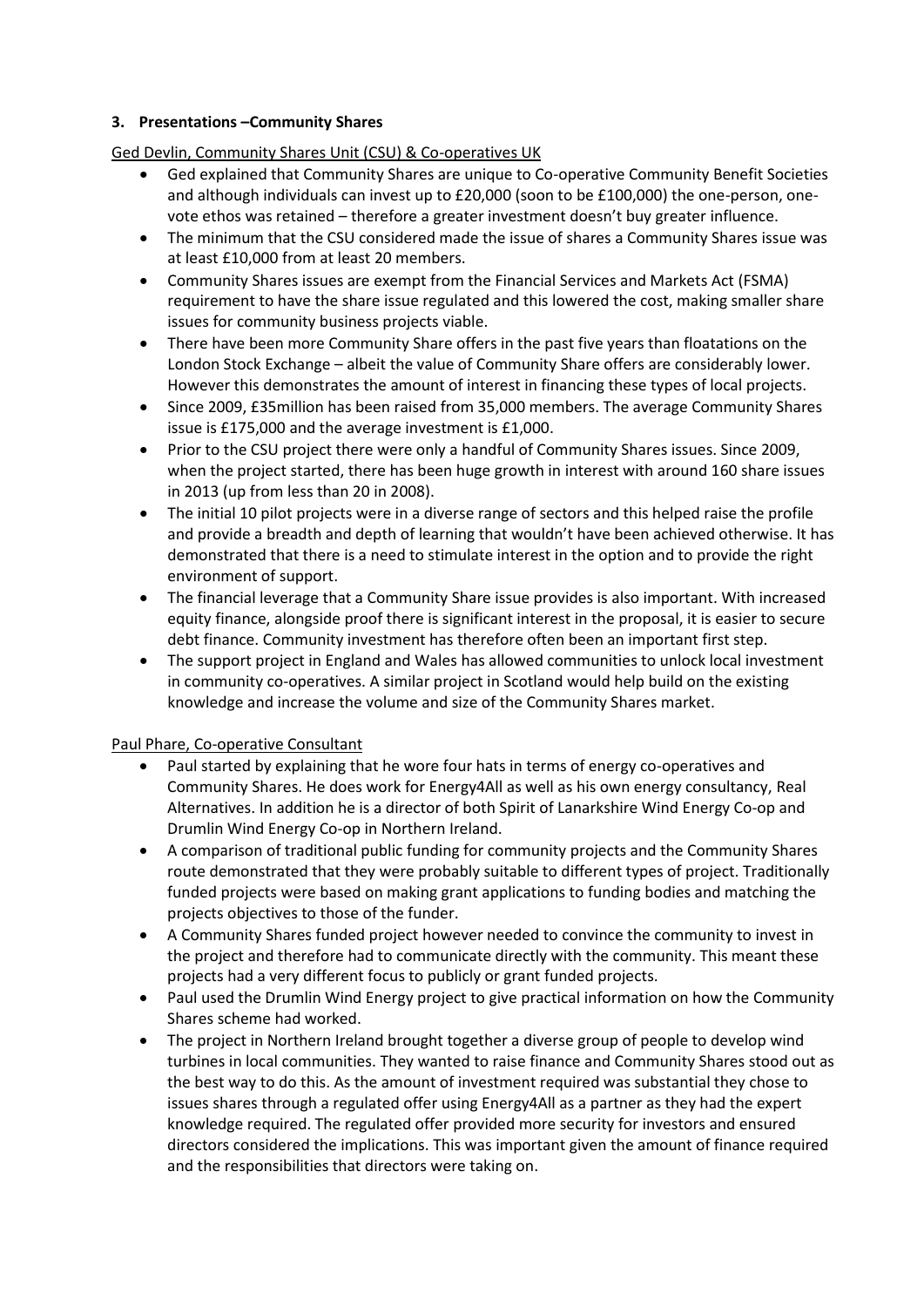- In wind energy terms the project was small scale and affordable for local communities. Two turbines would require £1.5 million of funding and this would create a viable co-operative but the group were aiming to fund 5 turbines.
- The share issue opened in July 2012 and funding was secured for two turbines by September 2012. The issue was finally closed in April 2013 with £2.9 million raised which allowed the development of four turbines across Northern Ireland. There is now a second share issue open which aims to raise £1.2 million for two more turbines.
- During all these share issues priority was put on investment from people in Northern Ireland.
- Paul then described the importance of the share offer document and explained that the public were unsure about investing in general. A regulated share offer was essential when the sums required are big. This helped to attract ethical investors and gave confidence.
- In all energy projects it was important to prioritise investment from the local community to ensure that it was they who would derive the financial benefit from the project.
- In the current financial climate the returns could be attractive especially when Government tax relief is taken into account. One project used as an example projected an average of 8.6% return over 20 years. In community projects the local community would also benefit by around £2,000 per turbine per year which is higher than in other schemes.
- The Spirit of Lanarkshire Wind Energy Project had recently raised £2.7 million to fund wind turbines in two wind farms in South Lanarkshire. The developer, Falck Renewables, were unique in offering the local community a share in their developments.
- As with the Drumlin project local investment was prioritised with South Lanarkshire residents first to be accepted followed by those from bordering local authorities then others decided by the size of their investment from smallest to largest. This ensured the maximum number of local investors.
- It was agreed that the use of the community funds gained from the development would be decided by the members at each AGM.
- The final project Paul outlined was the Edinburgh Community Solar Co-operative which is ongoing. This project aims to put solar panels on 25 City of Edinburgh buildings and is looking to raise a minimum of £1.2 million. The returns are limited to 5%+RPI and all profits will be for community benefit.
- In summary Paul stated that in Community Shares funded energy project members who invested were engaged members for a number of reasons. They were interested in the environmental benefits and the potential for a social return as well as a financial one.

## Ian Cooke, Development Trust Association Scotland (DTAS)

- Ian took the opportunity to announce that DTAS in partnership with Plunkett Scotland, Cooperatives UK and Rocket Science had secured three year funding from Big Lottery Fund Scotland and Carnegie UK to support and develop the Scottish Community Shares market.
- The project would help to raise awareness and build capacity through training and development as well as help up to 20 share issues with support and information.
- The service would start at the end of May and run for three years.

#### Discussion

 Questions were asked about whether local people were prioritised in the Spirit of Lanarkshire Co-op and about how low the rate of return could be for Community Share issues. It was confirmed that local areas were prioritised as the share offer was oversubscribed and that no one was able to invest more than £5,000. In regard to rates of return some share issues had no rate of return on the investment but many offered around 2% to 3%. Energy projects often offered higher rates of return.